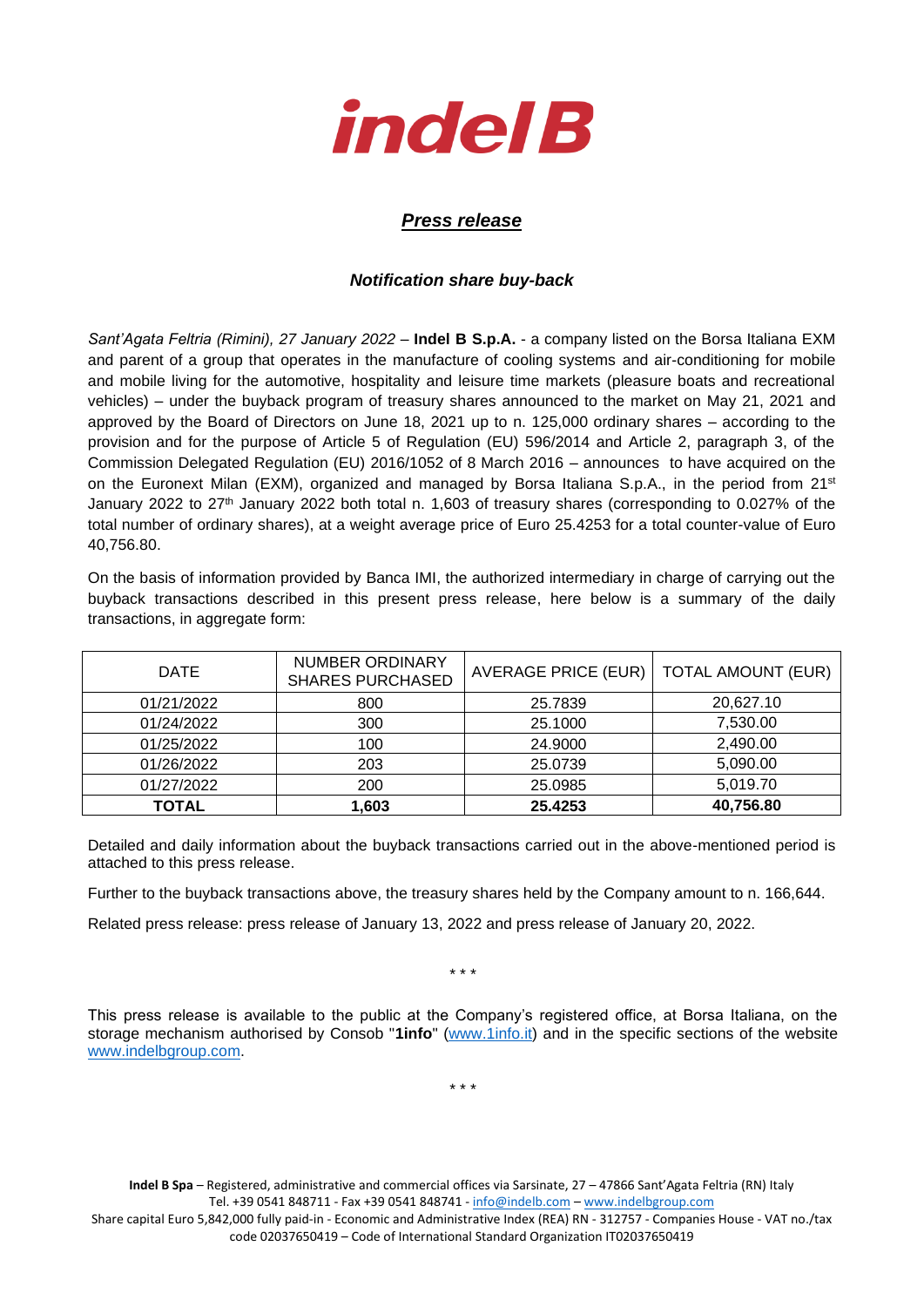*Indel B S.p.A. is a company listed on the EXM segment of the Italian stock exchange and is controlled by AMP.FIN S.r.l., in turn held entirely by the Berloni family. Indel B S.p.A. heads an important Group that operates worldwide and* has been active for the last 50 years in the mobile cooling sector applicable to the Automotive, Leisure time and Hospitality cooling segments. The Group also operates in mobile climate control, with specific reference to the *Automotive market, represented by commercial vehicles, minibuses, ambulances, agricultural and earth-moving machinery, and in the Cooling Appliances sector, which mainly comprises cellars for storing wine and small refrigerators for storing milk. The company has a market cap of approximately Euro 147 million.*

## **Contact details**

| <b>INDEL B</b>                | <b>POLYTEMS HIR</b>            | <b>FAST-COM</b>                |
|-------------------------------|--------------------------------|--------------------------------|
| Controller & IR               | IR e Comunicazione Finanziaria | <b>Media Relations</b>         |
| Elisabetta Benazzi            | Bianca Fersini Mastelloni      | Paolo Santagostino             |
| +39 0541 848 784              | +39 06.69923324; +39 336742488 | +39 349 3856585                |
| elisabetta.benazzi@indelb.com | b.fersini@polytemshir.it       | paolo.santagostino@fast-com.it |
|                               |                                |                                |